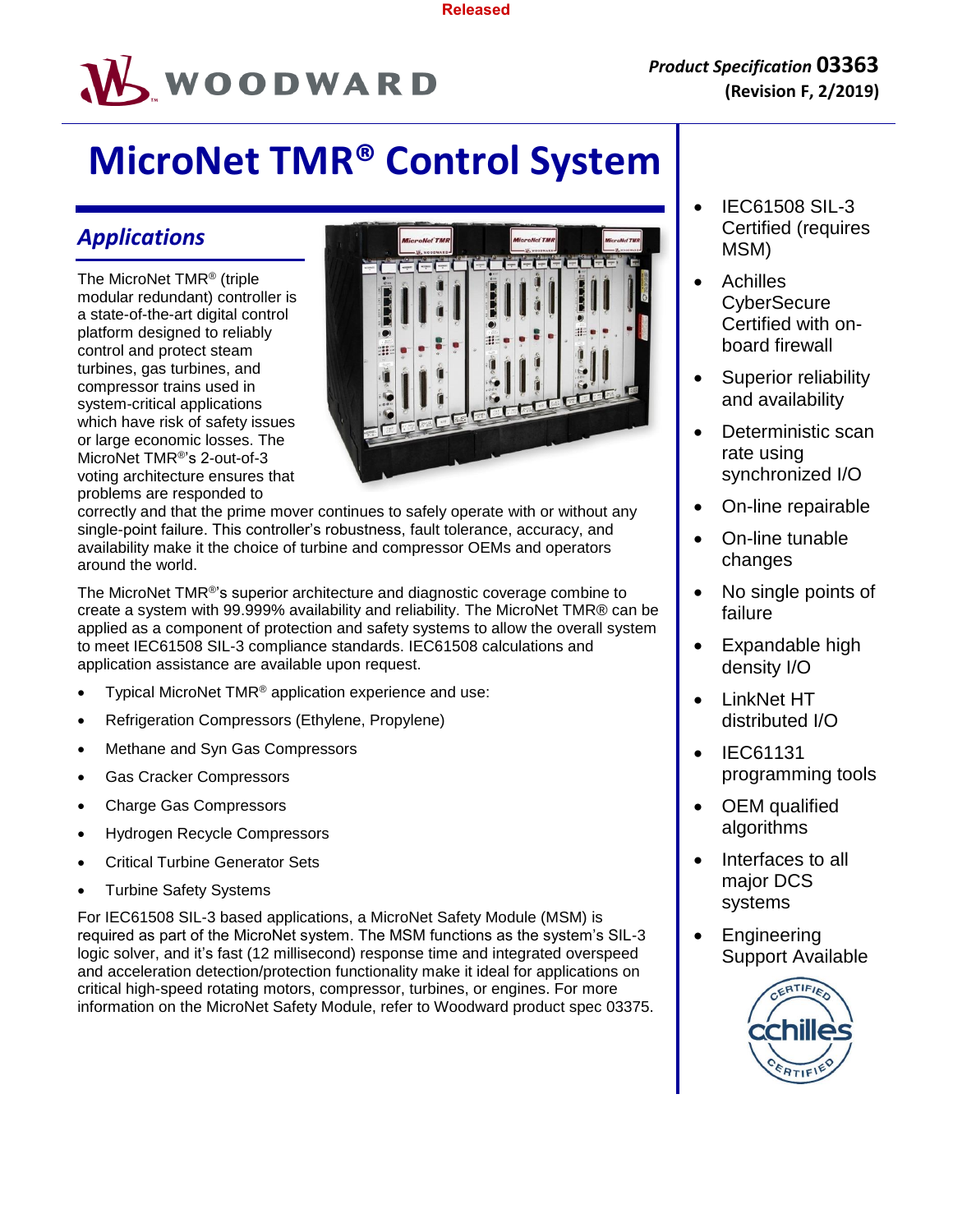# *Description*

The MicroNet TMR® control platform utilizes a robust rack-mounted chassis with on-line replaceable I/O modules and triple modular architecture to achieve its 99.999% availability. This triple modular redundant based system consists of three isolated kernel sections (A, B, C) housed within the platform's compact chassis. Each kernel section includes its own CPU, CPU power supply, and up to four I/O modules. The I/O modules can be used for simplex I/O, redundant I/O, triple redundant I/O, or any redundancy combination. I/O is expandable using system expansion chassis or through rugged LinkNet HT distributed I/O.

This platform's high-density modules and integrated application program provide first-out indication for monitored system events to reduce troubleshooting time. These purpose-built modules time-stamp discrete events within 1 millisecond and analog events within 5 milliseconds. The MicroNet TMR® uses two power supplies, each of which powers the control from a separate power source. Inside each power supply are three independent power converters, one for each CPU and I/O section. This triplicate power architecture provides maximum protection against single or multi-point hardware failures.

The control's special TMR® Discrete I/O modules are designed for use in critical discrete circuits. This module accepts discrete inputs and distributes these inputs to each of the separate kernel sections, as well as output relaybased contacts to drive discrete application logic. The module's special TMR® outputs utilize a six-relay configuration and integrated latent fault detection logic to allow the failure of any one or in some cases two relays without affecting the integrity of the output contact. This type of architecture allows routine relay testing to be performed as well as online reparability, without affecting the integrity of the output or system.

Designed from the outset as a turbine control system, the MicroNet TMR® controller's actuator driver modules are designed to interface with proportional or integrating turbine valve servos using single or dual redundant coils, with AC or DC feedback position sensors. The MicroNet TMR® control can accommodate any combination of Woodward MicroNet I/O modules and LinkNet HT distributed I/O to provide maximum application flexibility.

Available Inputs and Outputs include:

- Magnetic pickups (MPUs) and proximity probes
- Discrete I/O
- Analog I/O
- Thermocouple inputs
- Resistance temperature devices (RTDs)
- Proportional and integrating actuator drivers (integrated AC and DC position inputs)
- Ethernet and Serial communications
- Distributed Analog, Discrete, Thermocouple and RTD I/O is available with LinkNet HT

## *Fault Tolerance*

Each of the MicroNet TMR® controller's kernel sections individually monitors all input data, performs all application calculations, and generates all output values and responses. This control's architecture allows it to operate without shutting down under any single point of failure. Architected for reliability and safety, the system's CPU fault tolerant 3-2-0 logic allows the control to function normally with any CPU module failed or removed, and ensures a safe shutdown with multiple CPU failures. An analog I/O fault tolerance logic of 3-2-1-0 allows the control to function normally with any one or two analog modules failed or removed. A discrete I/O fault tolerance logic of 3-2-1-0 allows the control to function normally with any one or two discrete modules failed or removed. A power supply fault tolerance logic of 2-1-0 allows the control to function normally with any one power supply failed or removed.

Each kernel CPU module runs the identical software program, in "lock-step" with the other two CPUs. All inputs from each kernel are distributed to the other two kernels. For each sensed input, each CPU compares its read value with the value the other two CPUs read before outputting a signal to the application software. All CPUs use the same voted input signals in the same application calculations to generate the same outputs.

All output values are then exchanged between kernels, the results are voted, and the appropriate value is output.

## *Programming*

The MicroNet TMR® control system provides an IEC1131-3 environment for programming. Application code is generated by use of Woodward's GAP™ Graphical Application Programming environment or Woodward's Ladder Logic programming environment.

- Function Block Programming through Woodward GAP
- Sequential Function Chart Programming through Woodward GAP
- Ladder Logic Programming through Woodward Ladder Logic Programmer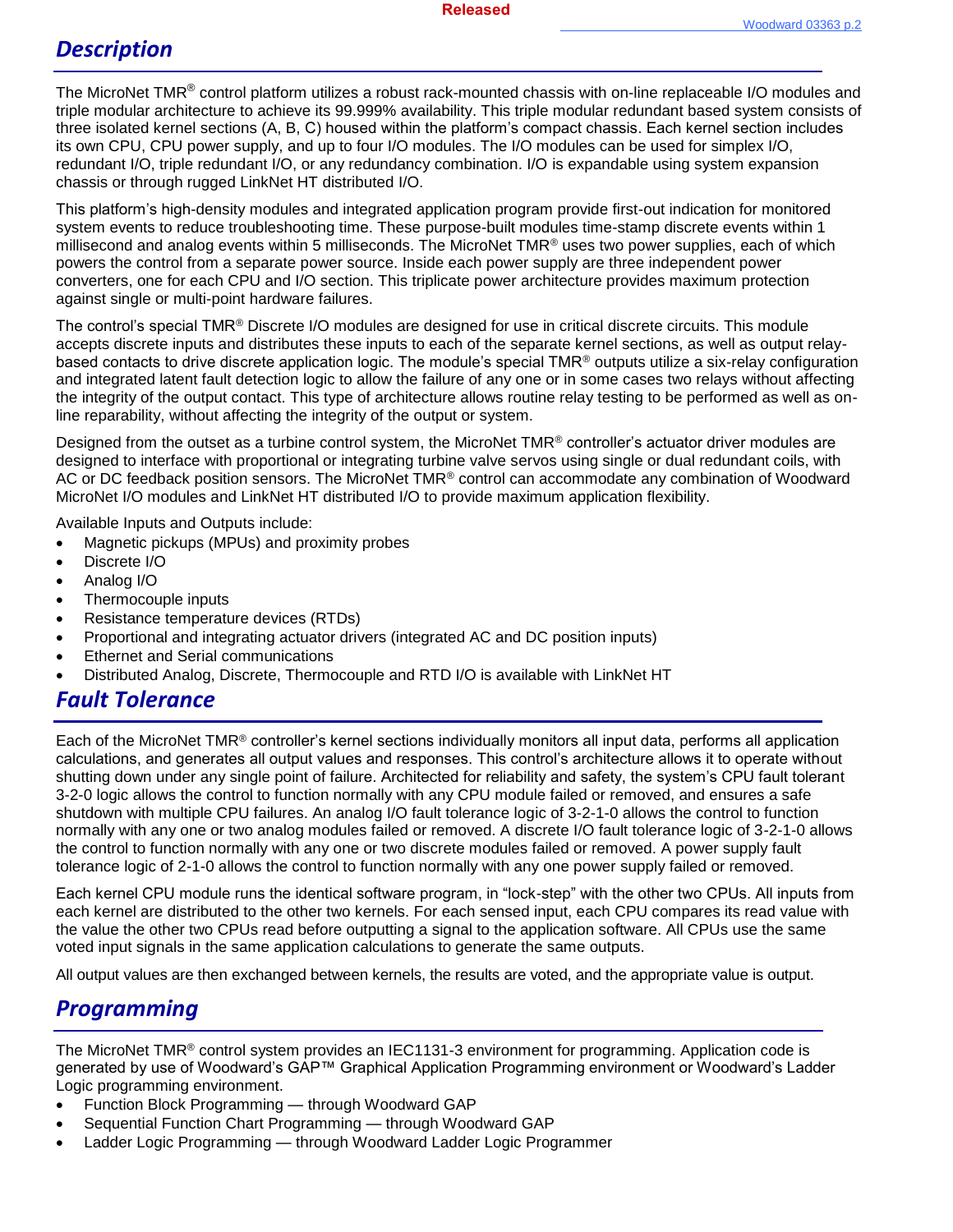#### **Released**

The MicroNet TMR® operating system together with Woodward's GAP programming language produces a powerful control environment designed for control and protection of industrial turbines and compressors of all sizes. The MicroNet platform's unique rate group/scan rate structure ensures that control functions execute deterministically at the defined rates, with critical control loops processed within 5 milliseconds, and rotor speed and acceleration sensed at 100 microsecond scan rates. This ultra-fast sampling coupled with its deterministic architecture allow the MicroNet TMR to quickly and reliably respond to system transients, failures, and or safety events.

### *Communications*

The MicroNet TMR® platform's open-architecture easily interfaces with plant DCSs, HMIs, and distributed I/O devices for system operation, as well as control programming and service. Multiple communication ports and protocols are available for system communications, allowing users to select their desired communication method and level of communication redundancy. MicroNet-to-DCS communications have been performed and qualified with all major DCS vendors. The following communication ports are available for use:

- Ethernet ports (10/100 BaseT)
- RS-232/-422/-485 Serial ports
- CANOpen network for LinkNet HT® Distributed I/O Modules

Protocols Supported:

- Modbus<sup>® \*</sup> (Serial or Ethernet)
- Ethernet TCP/IP & UDP
- OPC (OLE for Process Control)
- Printer Drivers, Modems, Data Loggers

\*—Modbus is a trademark of Schneider Automation Inc.

Woodward also offers a suite of software service-tools to simplify system troubleshooting and service. These tools provide high-speed (5 milliseconds) operational and analytical information such as graphical display of operating data, historical trending, event logging, X-Y plotting, system overviews, calibration pages, and other functions.

# *Expandability*

The MicroNet TMR® platform is expandable using 8- or 14- slot expansion chassis as needed for large systems. The expansion chassis will support any mix of standard MicroNet I/O. Redundant "Real-Time Ethernet" networks are utilized between main and expansion chassis to ensure a fast and reliable communications. The TMR® architecture allows all remote I/O points to be automatically shared with each kernel CPU, increasing system robustness and availability.

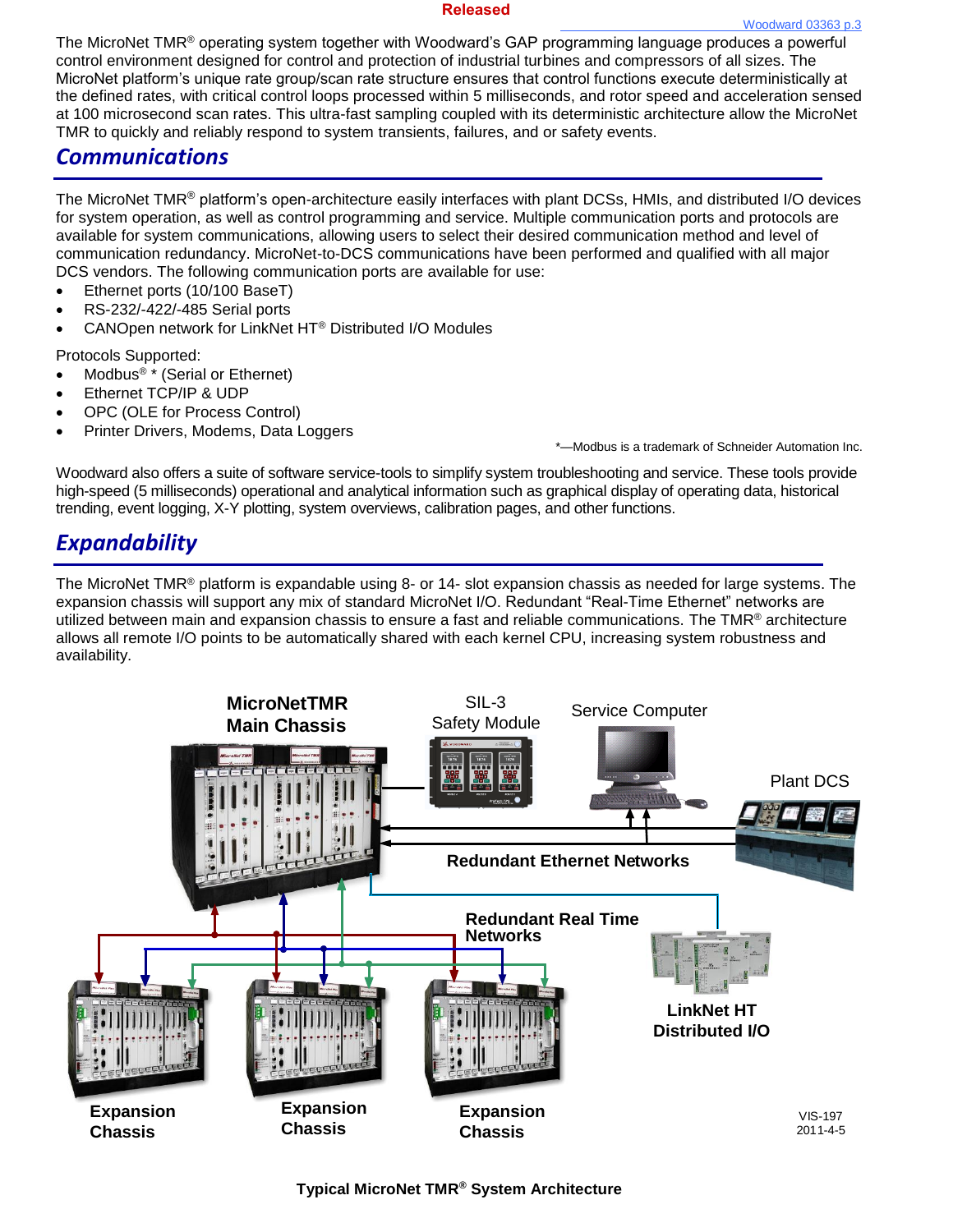

**MicroNet TMR® Power Supply Chassis** (Do not use for construction)



**MicroNet TMR® Control Chassis** (Do not use for construction)